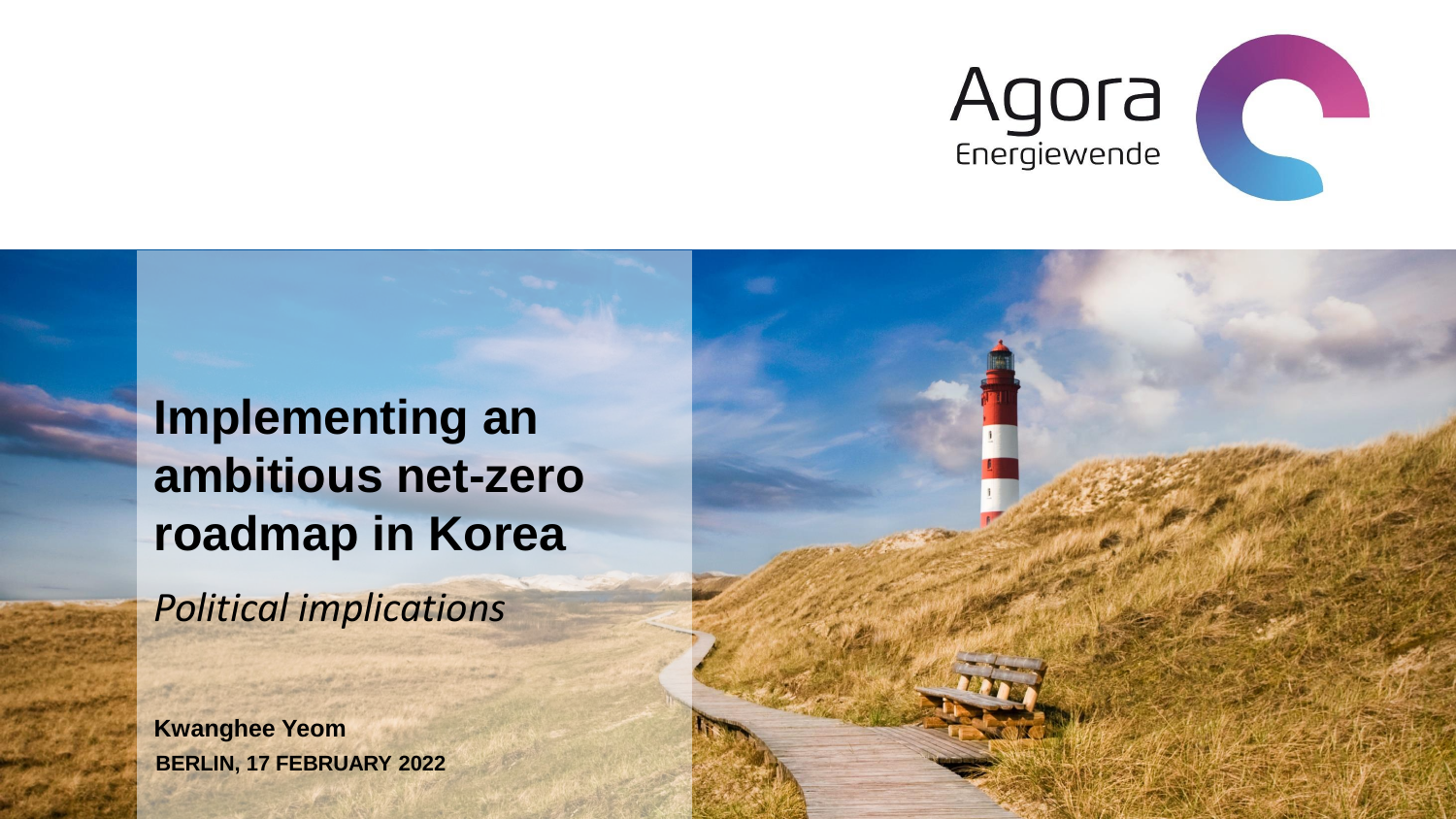

#### **An ambitious net-zero roadmap in Korea implies a radical U-turn away from** *carbon-intensive* **path dependency**



❑ More than 90% of the energy consumption in Korea is covered by *imported* fossil fuels such as coal, oil and LNG

is two times higher than in other developed economies (FR 0.081, JP 0.076, DE 0.07 koe/\$)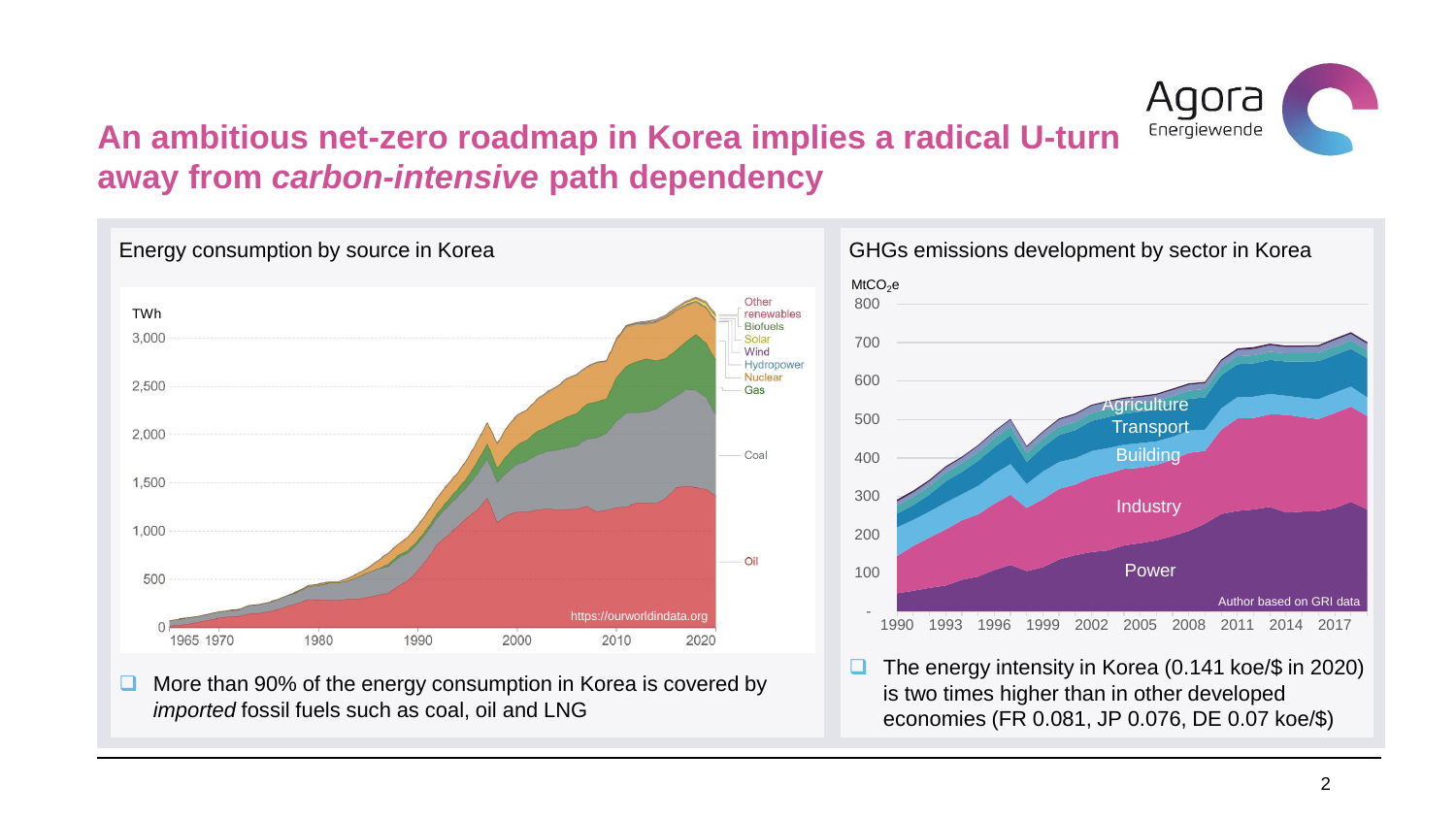

#### **Current climate measures must be** *significantly accelerated*  **in order to reach climate neutrality.**



- ❑ Most climate protection measures needed to reach net-zero are already in place, but their scope and speed is limited:
	- a) Renewables Portfolio Standard established in 2011 does not guarantee investment stability
	- b) K-ETS is negligible to reduce emissions in power and industry sectors
	- c) Zero Energy Building announced in 2014, but mandatory for private buildings in 2025
	- d) Manure fermentation is still optional
- ❑ Renewables have not been given yet political predominance, since wide technology options are still under discussion (role of SMR, CCUS, blue hydrogen)
- K-Map strongly request to establish *climate protection* as the country's top priority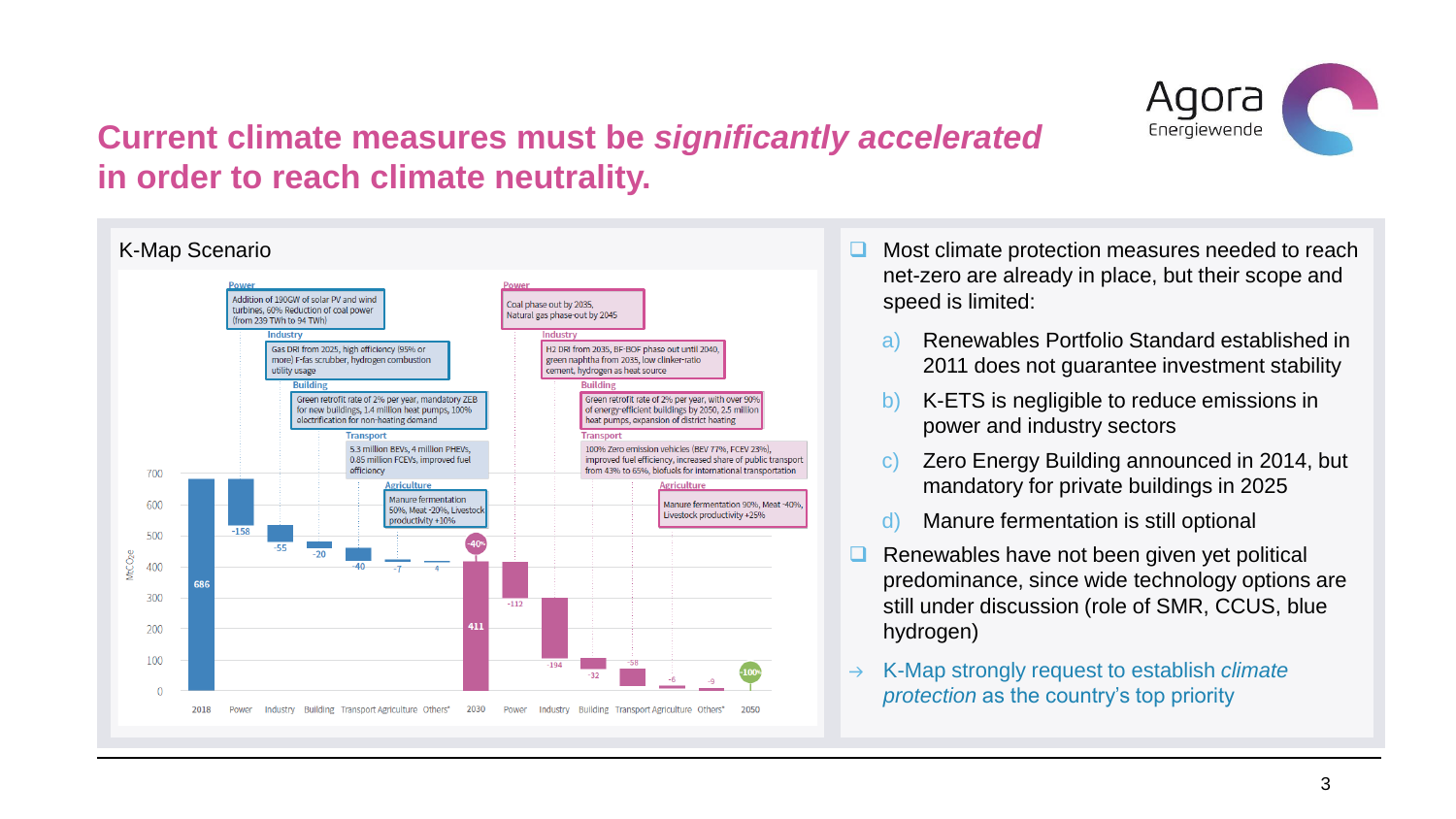

### **An ambitious net-zero plan presents important opportunities for the** *manufacturing-based export-oriented* **Korean business**



- ❑ Most carbon-free technologies are still immature in Korea
	- a) Floating offshore wind turbines
	- b) Energy storage
	- c) Green electrolyzer
	- d) Hydrogen based DRI
	- e) Green naphtha with CCU
- The road to carbon neutrality represent a major opportunity for technological leadership
- Our roadmap shows a clear direction for  $\rightarrow$ Korean manufacturers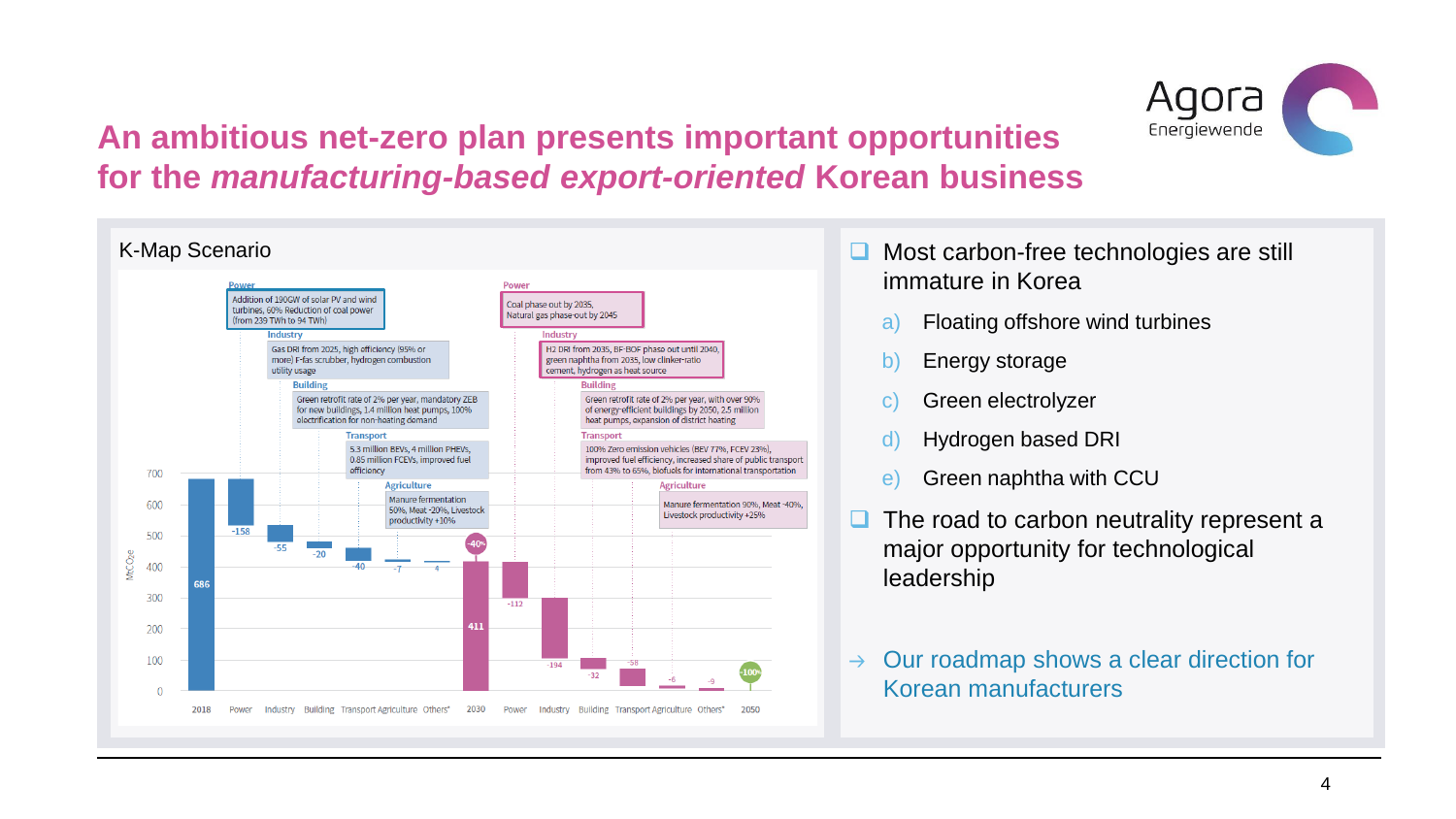

### **The** *Next Korean Presidency* **will be key to implement an ambitious and coherent net-zero policy**

- ❑ Election is the biggest *window of opportunity* for policy action in representative democratic states
	- New German government (Dec 2021): successfully strengthened climate protection ambitions with higher RES promotion target and earlier coal phase-out
- ❑ Korean Presidential Election on 9th March 2022
	- Minor interest in climate protection: economical and social equality as the main topic during the campaign
	- All candidates promising *economic growth* and *job creations,* but propose different solutions: energy transition and climate protection for the liberals, advanced scientific technologies for the conservatives
- 2022 and 2023 as critical years for climate actions in Korea  $\rightarrow$ 
	- **Power to change only in the first two years** given the Korean presidential system with a single five-year term
	- The framework condition for an ambitious net-zero roadmap should be implemented by the next presidency in Korea